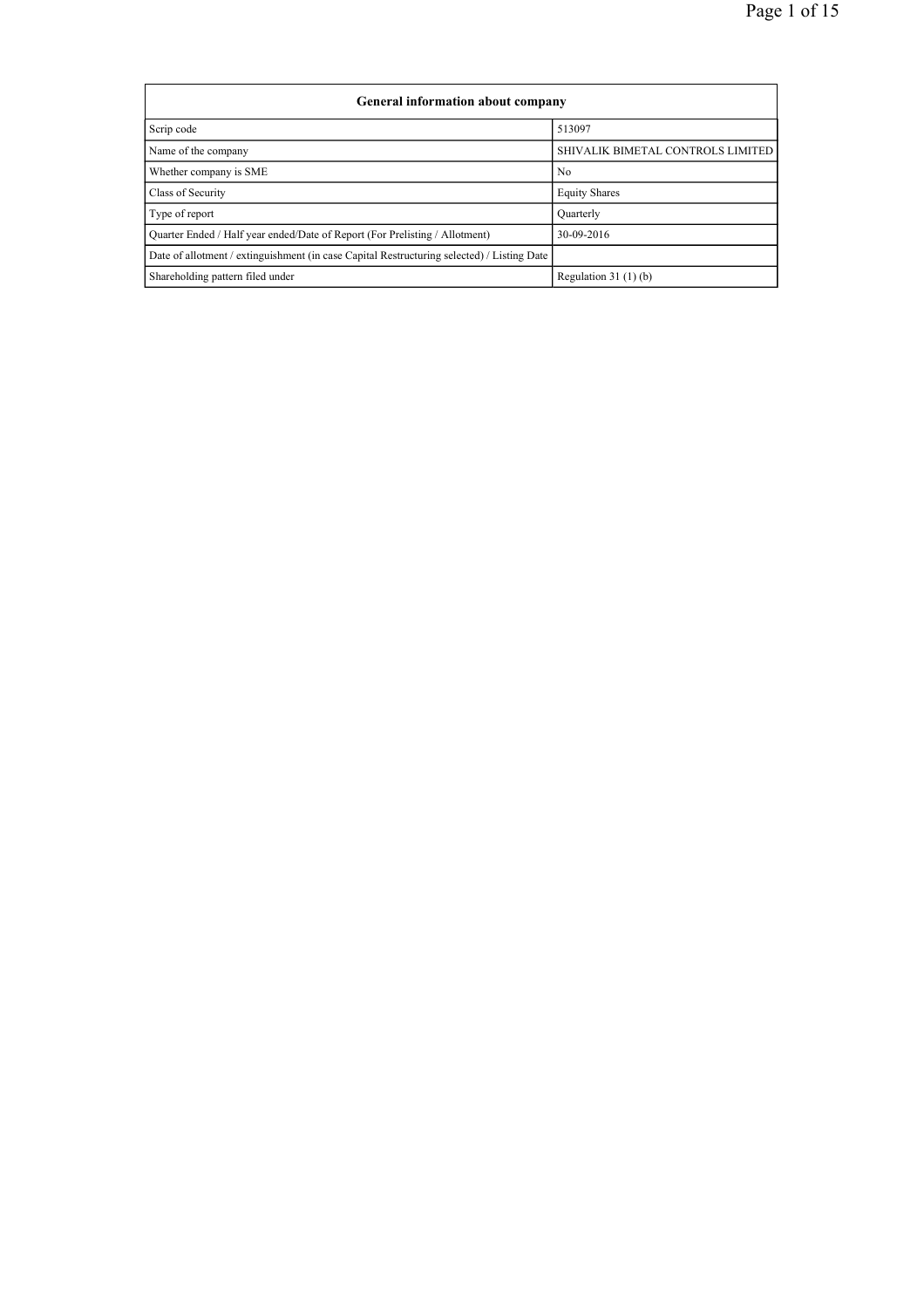| Sr. No. | Particular                                                                             | Yes/No         |
|---------|----------------------------------------------------------------------------------------|----------------|
|         | Whether the Listed Entity has issued any partly paid up shares?                        | No.            |
|         | Whether the Listed Entity has issued any Convertible Securities?                       | No.            |
|         | Whether the Listed Entity has issued any Warrants?                                     | No.            |
|         | Whether the Listed Entity has any shares against which depository receipts are issued? | N <sub>0</sub> |
|         | Whether the Listed Entity has any shares in locked-in?                                 | N <sub>0</sub> |
|         | Whether any shares held by promoters are pledge or otherwise encumbered?               | N <sub>0</sub> |
|         | Whether company has equity shares with differential voting rights?                     | N <sub>0</sub> |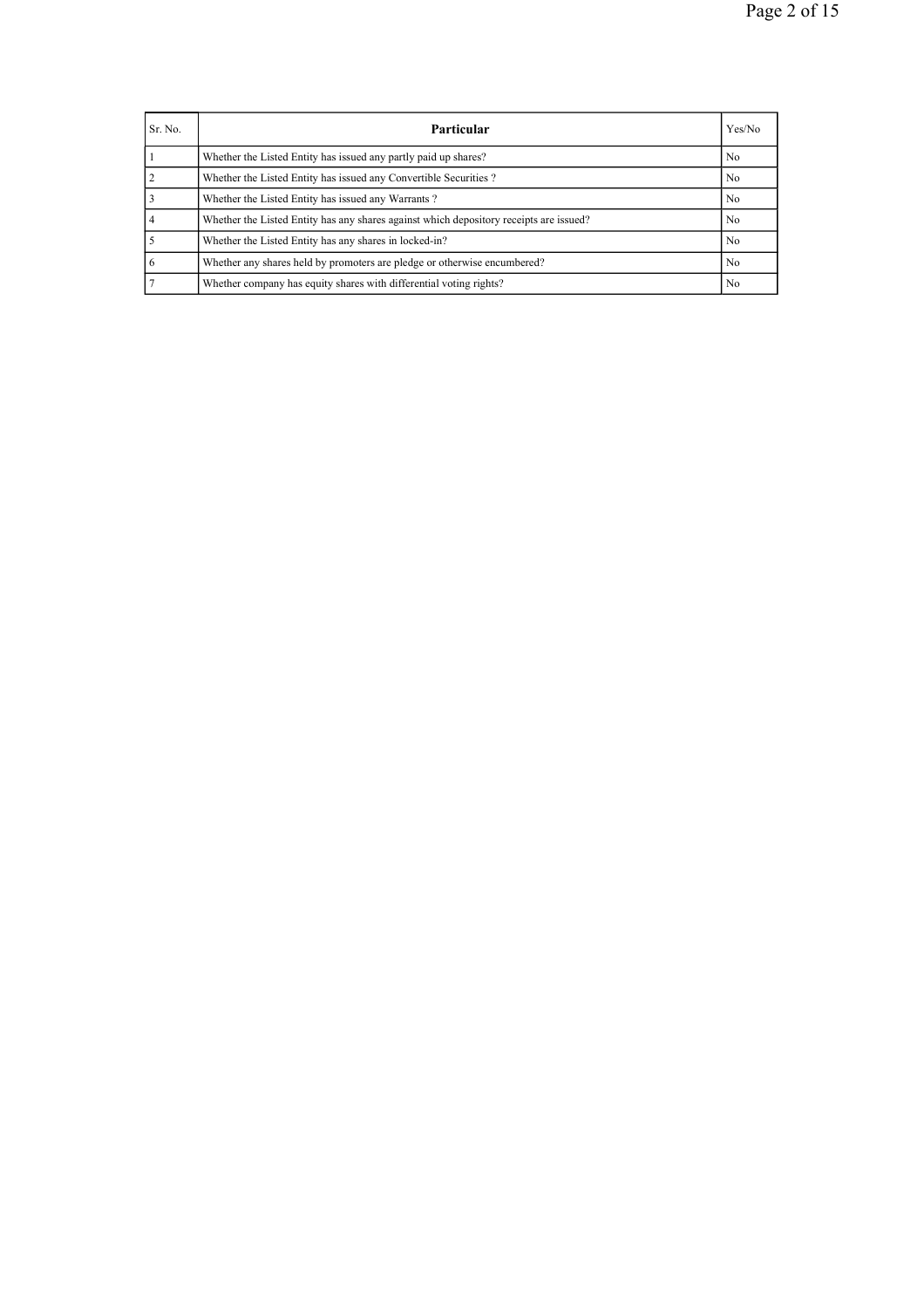| Table I - Summary Statement holding of specified securities |                                           |                                     |                                                                   |                                       |                                                                  |                                                      |                                                                                                                             |                                                                  |               |          |                     |
|-------------------------------------------------------------|-------------------------------------------|-------------------------------------|-------------------------------------------------------------------|---------------------------------------|------------------------------------------------------------------|------------------------------------------------------|-----------------------------------------------------------------------------------------------------------------------------|------------------------------------------------------------------|---------------|----------|---------------------|
|                                                             |                                           | Category of Nos. Of<br>shareholders | No. of<br>fully paid<br>up equity<br>(III)<br>shares<br>held (IV) | No. Of<br>Partly<br>paid-             | No. Of<br>shares<br>underlying<br>Depository<br>Receipts<br>(VI) | Total nos                                            | Shareholding<br>as a % of total<br>no of shares<br>(calculated as<br>per SCRR,<br>1957) (VIII) As<br>$a\%$ of<br>$(A+B+C2)$ | Number of Voting Rights held in each<br>class of securities (IX) |               |          |                     |
| Category<br>(1)                                             | shareholder                               |                                     |                                                                   | up<br>equity<br>shares<br>held<br>(V) |                                                                  | shares<br>held (VII)<br>$= (IV) +$<br>$(V)$ + $(VI)$ |                                                                                                                             | No of Voting (XIV) Rights                                        |               |          | Total as a          |
| (II)                                                        |                                           |                                     |                                                                   |                                       |                                                                  |                                                      |                                                                                                                             | Class eg:<br>X                                                   | Class<br>eg:y | Total    | $%$ of<br>$(A+B+C)$ |
| (A)                                                         | Promoter &<br>Promoter<br>Group           | 19                                  | 11882134                                                          |                                       |                                                                  | 11882134                                             | 61.88                                                                                                                       | 11882134                                                         |               | 11882134 | 61.88               |
| (B)                                                         | Public                                    | 5009                                | 7319266                                                           |                                       |                                                                  | 7319266                                              | 38.12                                                                                                                       | 7319266                                                          |               | 7319266  | 38.12               |
| (C)                                                         | Non<br>Promoter-<br>Non Public            |                                     |                                                                   |                                       |                                                                  |                                                      |                                                                                                                             |                                                                  |               |          |                     |
| (C1)                                                        | <b>Shares</b><br>underlying<br><b>DRs</b> |                                     |                                                                   |                                       |                                                                  |                                                      |                                                                                                                             |                                                                  |               |          |                     |
| (C2)                                                        | Shares held<br>by<br>Employee<br>Trusts   |                                     |                                                                   |                                       |                                                                  |                                                      |                                                                                                                             |                                                                  |               |          |                     |
|                                                             | Total                                     | 5028                                | 19201400                                                          |                                       |                                                                  | 19201400                                             | 100                                                                                                                         | 19201400                                                         |               | 19201400 | 100                 |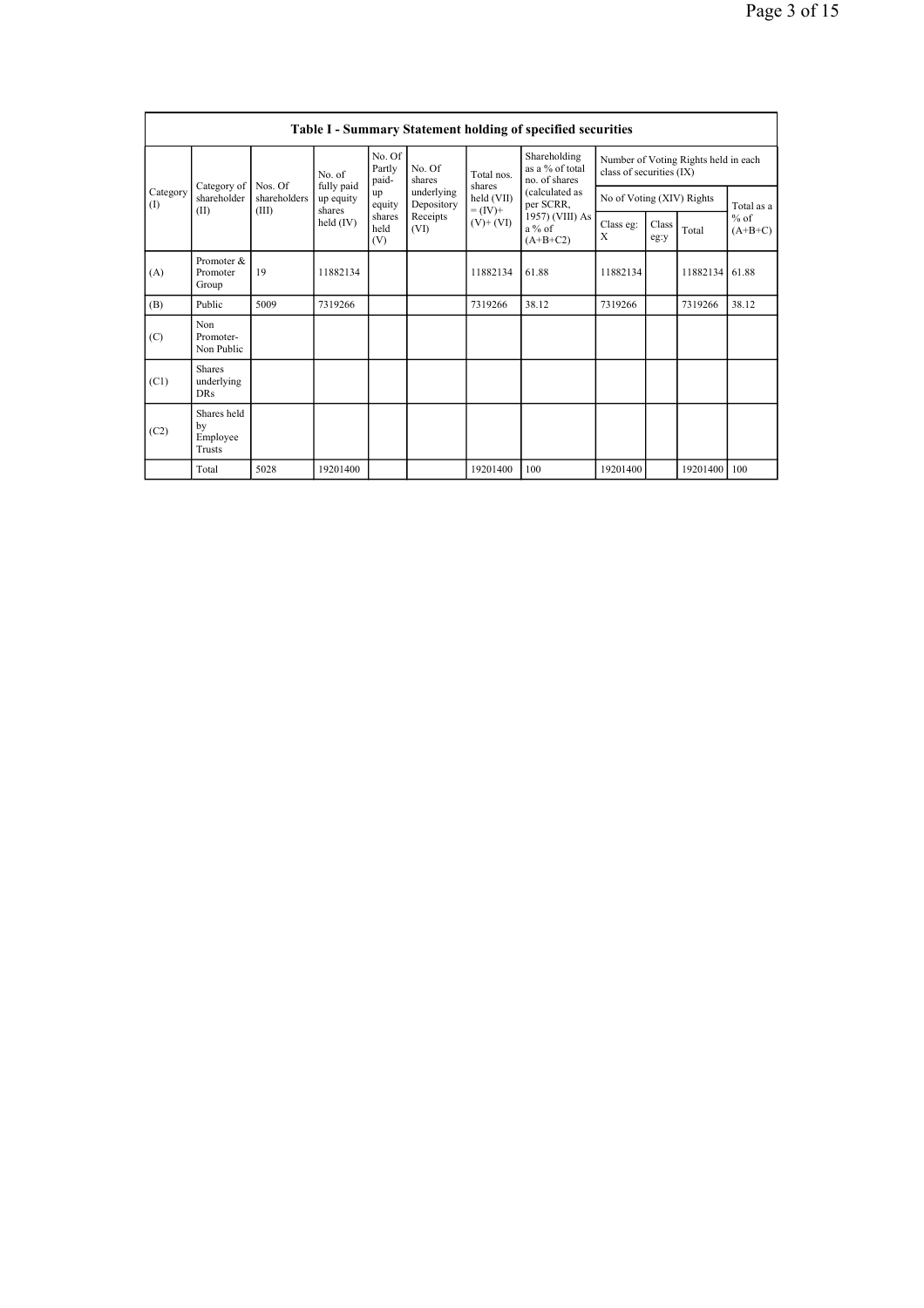|                 | Table I - Summary Statement holding of specified securities |                                                      |                                                                             |                                                                                                                 |                                                                                                            |                                          |                                                      |                                                                               |                                                   |                                       |  |
|-----------------|-------------------------------------------------------------|------------------------------------------------------|-----------------------------------------------------------------------------|-----------------------------------------------------------------------------------------------------------------|------------------------------------------------------------------------------------------------------------|------------------------------------------|------------------------------------------------------|-------------------------------------------------------------------------------|---------------------------------------------------|---------------------------------------|--|
| Category<br>(1) | Category of<br>shareholder<br>(II)                          | No. Of<br><b>Shares</b><br>Underlying<br>Outstanding | No. of<br><b>Shares</b><br>Underlying<br>Outstanding<br>Warrants<br>$(X_i)$ | No. Of Shares<br>Underlying<br>Outstanding<br>convertible<br>securities and<br>No. Of<br>Warrants $(Xi)$<br>(a) | Shareholding, as<br>a % assuming full<br>conversion of<br>convertible<br>securities (as a<br>percentage of | Number of<br>Locked in<br>shares $(XII)$ |                                                      | Number of<br><b>Shares</b><br>pledged or<br>otherwise<br>encumbered<br>(XIII) |                                                   | Number of<br>equity shares<br>held in |  |
|                 |                                                             | convertible<br>securities $(X)$                      |                                                                             |                                                                                                                 | diluted share<br>capital) $(XI)=$<br>$(VII)+(X)$ As a %<br>of $(A+B+C2)$                                   | No.<br>(a)                               | As a $%$<br>of total<br><b>Shares</b><br>held<br>(b) | No.<br>(a)                                                                    | As a $%$<br>of total<br><b>Shares</b><br>held (b) | dematerialized<br>form (XIV)          |  |
| (A)             | Promoter &<br>Promoter<br>Group                             |                                                      |                                                                             |                                                                                                                 | 61.88                                                                                                      |                                          |                                                      |                                                                               |                                                   | 11882134                              |  |
| (B)             | Public                                                      |                                                      |                                                                             |                                                                                                                 | 38.12                                                                                                      |                                          |                                                      |                                                                               |                                                   | 6440465                               |  |
| (C)             | Non<br>Promoter-<br>Non Public                              |                                                      |                                                                             |                                                                                                                 |                                                                                                            |                                          |                                                      |                                                                               |                                                   |                                       |  |
| (C1)            | <b>Shares</b><br>underlying<br><b>DRs</b>                   |                                                      |                                                                             |                                                                                                                 |                                                                                                            |                                          |                                                      |                                                                               |                                                   |                                       |  |
| (C2)            | Shares held<br>by<br>Employee<br>Trusts                     |                                                      |                                                                             |                                                                                                                 |                                                                                                            |                                          |                                                      |                                                                               |                                                   |                                       |  |
|                 | Total                                                       |                                                      |                                                                             |                                                                                                                 | 100                                                                                                        |                                          |                                                      |                                                                               |                                                   | 18322599                              |  |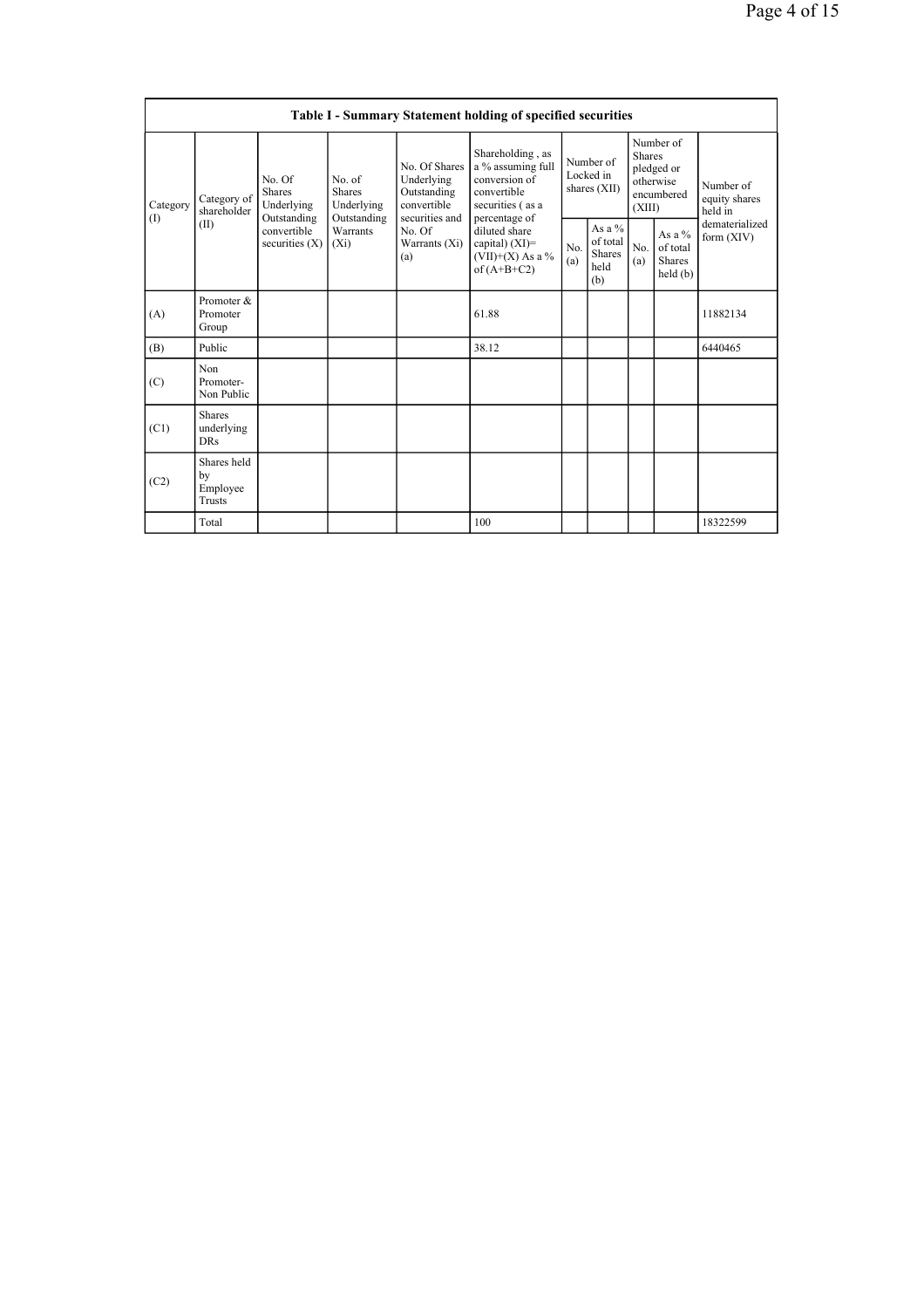|                                                                                                | Table II - Statement showing shareholding pattern of the Promoter and Promoter Group                                |                                  |                                   |                       |                          |                                    |                                                     |                               |               |                                 |                                 |
|------------------------------------------------------------------------------------------------|---------------------------------------------------------------------------------------------------------------------|----------------------------------|-----------------------------------|-----------------------|--------------------------|------------------------------------|-----------------------------------------------------|-------------------------------|---------------|---------------------------------|---------------------------------|
|                                                                                                |                                                                                                                     |                                  | No. of                            | No.<br>Of<br>Partly   | No. Of<br>shares         | Total nos.                         | Shareholding<br>as a % of<br>total no. of<br>shares | each class of securities (IX) |               | Number of Voting Rights held in |                                 |
| Sr.                                                                                            | Category & Name<br>of the<br>Shareholders (I)                                                                       | Nos. Of<br>shareholders<br>(III) | fully paid<br>up equity<br>shares | paid-<br>up<br>equity | underlying<br>Depository | shares<br>held (VII)<br>$= (IV) +$ | (calculated<br>as per                               | No of Voting (XIV) Rights     |               |                                 | Total<br>as a $%$               |
|                                                                                                |                                                                                                                     |                                  | held (IV)                         | shares<br>held<br>(V) | Receipts<br>(VI)         | $(V)$ + $(VI)$                     | SCRR, 1957)<br>(VIII) As a<br>$%$ of<br>$(A+B+C2)$  | Class eg:<br>X                | Class<br>eg:y | Total                           | of<br>Total<br>Voting<br>rights |
| A                                                                                              | Table II - Statement showing shareholding pattern of the Promoter and Promoter Group                                |                                  |                                   |                       |                          |                                    |                                                     |                               |               |                                 |                                 |
| (1)                                                                                            | Indian                                                                                                              |                                  |                                   |                       |                          |                                    |                                                     |                               |               |                                 |                                 |
| (a)                                                                                            | Individuals/Hindu<br>undivided Family                                                                               | 13                               | 3479000                           |                       |                          | 3479000                            | 18.12                                               | 3479000                       |               | 3479000                         | 18.12                           |
| (d)                                                                                            | Any Other<br>(specify)                                                                                              | 6                                | 8403134                           |                       |                          | 8403134                            | 43.76                                               | 8403134                       |               | 8403134                         | 43.76                           |
| Sub-Total<br>(A)(1)                                                                            |                                                                                                                     | 19                               | 11882134                          |                       |                          | 11882134                           | 61.88                                               | 11882134                      |               | 11882134                        | 61.88                           |
| (2)                                                                                            | Foreign                                                                                                             |                                  |                                   |                       |                          |                                    |                                                     |                               |               |                                 |                                 |
| Total<br>Shareholding<br>of Promoter<br>and<br>Promoter<br>Group $(A)=$<br>$(A)(1)+(A)$<br>(2) |                                                                                                                     | 19                               | 11882134                          |                       |                          | 11882134                           | 61.88                                               | 11882134                      |               | 11882134                        | 61.88                           |
| B                                                                                              | Table III - Statement showing shareholding pattern of the Public shareholder                                        |                                  |                                   |                       |                          |                                    |                                                     |                               |               |                                 |                                 |
| (1)                                                                                            | Institutions                                                                                                        |                                  |                                   |                       |                          |                                    |                                                     |                               |               |                                 |                                 |
| (f)                                                                                            | Financial<br>Institutions/<br><b>Banks</b>                                                                          | $\mathbf{1}$                     | 1000                              |                       |                          | 1000                               | 0.01                                                | 1000                          |               | 1000                            | 0.01                            |
| Sub-Total<br>(B)(1)                                                                            |                                                                                                                     | 1                                | 1000                              |                       |                          | 1000                               | 0.01                                                | 1000                          |               | 1000                            | 0.01                            |
| (3)                                                                                            | Non-institutions                                                                                                    |                                  |                                   |                       |                          |                                    |                                                     |                               |               |                                 |                                 |
| (a(i))                                                                                         | Individuals -<br>i.Individual<br>shareholders<br>holding nominal<br>share capital up to<br>Rs. 2 lakhs.             | 4807                             | 6359793                           |                       |                          | 6359793                            | 33.12                                               | 6359793                       |               | 6359793                         | 33.12                           |
| (a(ii))                                                                                        | Individuals - ii.<br>Individual<br>shareholders<br>holding nominal<br>share capital in<br>excess of Rs. 2<br>lakhs. | $\overline{4}$                   | 608679                            |                       |                          | 608679                             | 3.17                                                | 608679                        |               | 608679                          | 3.17                            |
| (e)                                                                                            | Any Other<br>(specify)                                                                                              | 197                              | 349794                            |                       |                          | 349794                             | 1.82                                                | 349794                        |               | 349794                          | 1.82                            |
| Sub-Total<br>(B)(3)                                                                            |                                                                                                                     | 5008                             | 7318266                           |                       |                          | 7318266                            | 38.11                                               | 7318266                       |               | 7318266                         | 38.11                           |
| <b>Total Public</b><br>Shareholding<br>$(B)=(B)(1)+$<br>$(B)(2)+(B)$<br>(3)                    |                                                                                                                     | 5009                             | 7319266                           |                       |                          | 7319266                            | 38.12                                               | 7319266                       |               | 7319266                         | 38.12                           |
| $\mathbf C$                                                                                    | Table IV - Statement showing shareholding pattern of the Non Promoter- Non Public shareholder                       |                                  |                                   |                       |                          |                                    |                                                     |                               |               |                                 |                                 |
| Total<br>$(A+B+C2)$                                                                            |                                                                                                                     | 5028                             | 19201400                          |                       |                          | 19201400                           | 100                                                 | 19201400                      |               | 19201400                        | 100                             |
| Total<br>$(A+B+C)$                                                                             |                                                                                                                     | 5028                             | 19201400                          |                       |                          | 19201400                           | 100                                                 | 19201400                      |               | 19201400 100                    |                                 |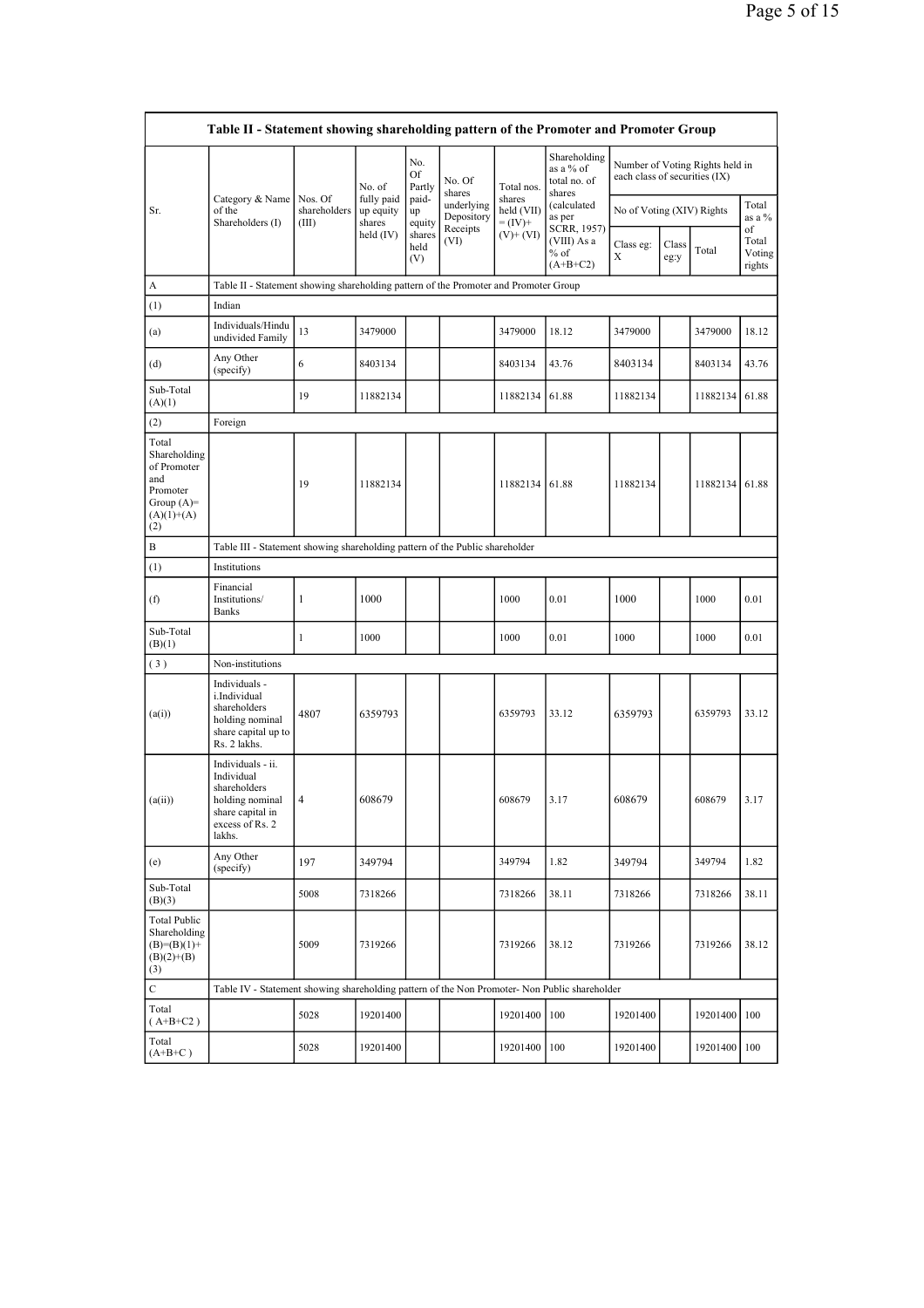| Table II - Statement showing shareholding pattern of the Promoter and Promoter Group   |                                                                               |                                                             |                                                                                                               |                                                                                               |                                        |                                                    |                                                                               |                                                |                                       |  |
|----------------------------------------------------------------------------------------|-------------------------------------------------------------------------------|-------------------------------------------------------------|---------------------------------------------------------------------------------------------------------------|-----------------------------------------------------------------------------------------------|----------------------------------------|----------------------------------------------------|-------------------------------------------------------------------------------|------------------------------------------------|---------------------------------------|--|
| Sr.                                                                                    | No. Of Shares<br>Underlying<br>Outstanding<br>convertible<br>securities $(X)$ | No. of Shares<br>Underlying<br>Outstanding<br>Warrants (Xi) | No. Of Shares<br>Underlying<br>Outstanding<br>convertible<br>securities and<br>No. Of<br>Warrants (Xi)<br>(a) | Shareholding, as a<br>% assuming full<br>conversion of<br>convertible<br>securities (as a     | Number of<br>Locked in<br>shares (XII) |                                                    | Number of<br><b>Shares</b><br>pledged or<br>otherwise<br>encumbered<br>(XIII) |                                                | Number of<br>equity shares<br>held in |  |
|                                                                                        |                                                                               |                                                             |                                                                                                               | percentage of diluted<br>share capital) $(XI)$ =<br>$(VII)+(X)$ As a % of<br>$(A+B+C2)$       | No.<br>(a)                             | As a %<br>of total<br><b>Shares</b><br>held<br>(b) | No.<br>(a)                                                                    | As a %<br>of total<br><b>Shares</b><br>held(b) | dematerialized<br>form $(XIV)$        |  |
| A                                                                                      |                                                                               |                                                             |                                                                                                               | Table II - Statement showing shareholding pattern of the Promoter and Promoter Group          |                                        |                                                    |                                                                               |                                                |                                       |  |
| (1)                                                                                    | Indian                                                                        |                                                             |                                                                                                               |                                                                                               |                                        |                                                    |                                                                               |                                                |                                       |  |
| (a)                                                                                    |                                                                               |                                                             |                                                                                                               | 18.12                                                                                         |                                        |                                                    |                                                                               |                                                | 3479000                               |  |
| (d)                                                                                    |                                                                               |                                                             |                                                                                                               | 43.76                                                                                         |                                        |                                                    |                                                                               |                                                | 8403134                               |  |
| Sub-Total (A)<br>(1)                                                                   |                                                                               |                                                             |                                                                                                               | 61.88                                                                                         |                                        |                                                    |                                                                               |                                                | 11882134                              |  |
| (2)                                                                                    | Foreign                                                                       |                                                             |                                                                                                               |                                                                                               |                                        |                                                    |                                                                               |                                                |                                       |  |
| Total<br>Shareholding of<br>Promoter and<br>Promoter<br>Group $(A)=A)$<br>$(1)+(A)(2)$ |                                                                               |                                                             |                                                                                                               | 61.88                                                                                         |                                        |                                                    |                                                                               |                                                | 11882134                              |  |
| B                                                                                      |                                                                               |                                                             |                                                                                                               | Table III - Statement showing shareholding pattern of the Public shareholder                  |                                        |                                                    |                                                                               |                                                |                                       |  |
| (1)                                                                                    | Institutions                                                                  |                                                             |                                                                                                               |                                                                                               |                                        |                                                    |                                                                               |                                                |                                       |  |
| (f)                                                                                    |                                                                               |                                                             |                                                                                                               | 0.01                                                                                          |                                        |                                                    |                                                                               |                                                | 1000                                  |  |
| Sub-Total (B)<br>(1)                                                                   |                                                                               |                                                             |                                                                                                               | 0.01                                                                                          |                                        |                                                    |                                                                               |                                                | 1000                                  |  |
| (3)                                                                                    | Non-institutions                                                              |                                                             |                                                                                                               |                                                                                               |                                        |                                                    |                                                                               |                                                |                                       |  |
| (a(i))                                                                                 |                                                                               |                                                             |                                                                                                               | 33.12                                                                                         |                                        |                                                    |                                                                               |                                                | 5485993                               |  |
| (a(ii))                                                                                |                                                                               |                                                             |                                                                                                               | 3.17                                                                                          |                                        |                                                    |                                                                               |                                                | 608679                                |  |
| (e)                                                                                    |                                                                               |                                                             |                                                                                                               | 1.82                                                                                          |                                        |                                                    |                                                                               |                                                | 344793                                |  |
| Sub-Total (B)<br>(3)                                                                   |                                                                               |                                                             |                                                                                                               | 38.11                                                                                         |                                        |                                                    |                                                                               |                                                | 6439465                               |  |
| <b>Total Public</b><br>Shareholding<br>$(B)= (B)(1)+(B)$<br>$(2)+(B)(3)$               |                                                                               |                                                             |                                                                                                               | 38.12                                                                                         |                                        |                                                    |                                                                               |                                                | 6440465                               |  |
| $\mathbf C$                                                                            |                                                                               |                                                             |                                                                                                               | Table IV - Statement showing shareholding pattern of the Non Promoter- Non Public shareholder |                                        |                                                    |                                                                               |                                                |                                       |  |
| Total<br>$(A+B+C2)$                                                                    |                                                                               |                                                             |                                                                                                               | 100                                                                                           |                                        |                                                    |                                                                               |                                                | 18322599                              |  |
| Total<br>$(A+B+C)$                                                                     |                                                                               |                                                             |                                                                                                               | 100                                                                                           |                                        |                                                    |                                                                               |                                                | 18322599                              |  |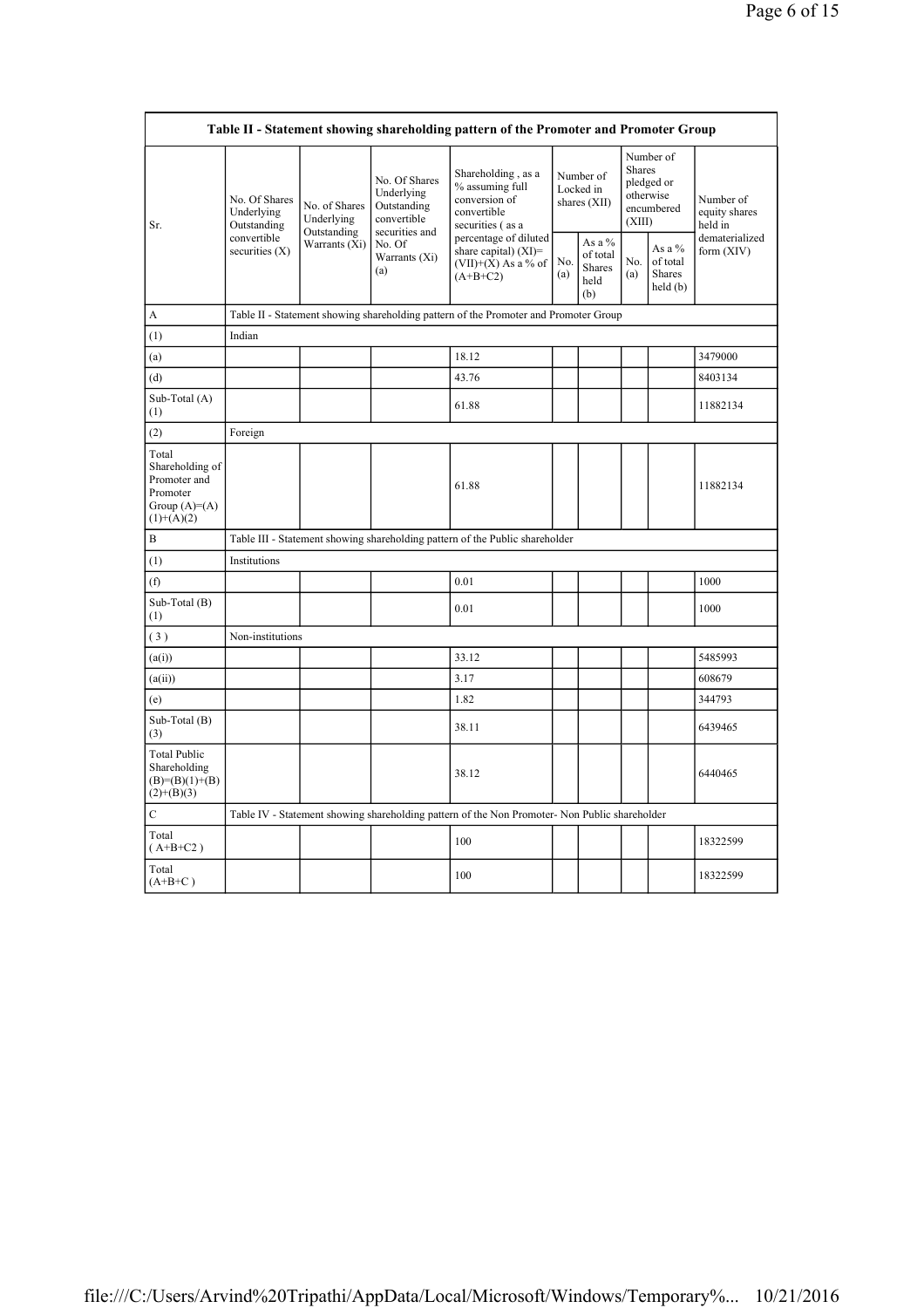| Individuals/Hindu undivided Family                                                                                                                                                        |                                |                              |                                |                                     |                        |                                |                                          |  |  |  |
|-------------------------------------------------------------------------------------------------------------------------------------------------------------------------------------------|--------------------------------|------------------------------|--------------------------------|-------------------------------------|------------------------|--------------------------------|------------------------------------------|--|--|--|
| Searial No.                                                                                                                                                                               | $\mathbf{1}$                   | $\overline{c}$               | $\overline{\mathbf{3}}$        | $\overline{4}$                      | 5                      | 6                              | $\tau$                                   |  |  |  |
| Name of the<br>Shareholders (I)                                                                                                                                                           | <b>GURBIR</b><br><b>SANDHU</b> | <b>MANJIT</b><br><b>KAUR</b> | <b>SARITA</b><br><b>SANDHU</b> | SATINDERJEET<br><b>SINGH SANDHU</b> | GURDIAL<br><b>KAUR</b> | <b>SUMER</b><br><b>GHUMMAN</b> | JASPAL<br><b>SINGH</b><br><b>DHILLON</b> |  |  |  |
| PAN(II)                                                                                                                                                                                   | ABJPS6626A                     | AAGPK4376B                   | ABJPS0310F                     | ABJPS2763G                          | AEVPG5900N             | AHMPG7844D                     | AAJPD6381J                               |  |  |  |
| No. of fully paid<br>up equity shares<br>held (IV)                                                                                                                                        | 323000                         | 585000                       | 216000                         | 288000                              | 32000                  | 1000                           | 2000                                     |  |  |  |
| No. Of Partly paid-<br>up equity shares<br>held(V)                                                                                                                                        |                                |                              |                                |                                     |                        |                                |                                          |  |  |  |
| No. Of shares<br>underlying<br>Depository<br>Receipts (VI)                                                                                                                                |                                |                              |                                |                                     |                        |                                |                                          |  |  |  |
| Total nos. shares<br>held $(VII) = (IV) +$<br>$(V)$ + $(VI)$                                                                                                                              | 323000                         | 585000                       | 216000                         | 288000                              | 32000                  | 1000                           | 2000                                     |  |  |  |
| Shareholding as a<br>% of total no. of<br>shares (calculated<br>as per SCRR,<br>1957) (VIII) As a<br>% of $(A+B+C2)$                                                                      | 1.68                           | 3.05                         | 1.12                           | 1.5                                 | 0.17                   | 0.01                           | 0.01                                     |  |  |  |
| Number of Voting Rights held in each class of securities (IX)                                                                                                                             |                                |                              |                                |                                     |                        |                                |                                          |  |  |  |
| Class eg: $X$                                                                                                                                                                             | 323000                         | 585000                       | 216000                         | 288000                              | 32000                  | 1000                           | 2000                                     |  |  |  |
| Class eg:y                                                                                                                                                                                |                                |                              |                                |                                     |                        |                                |                                          |  |  |  |
| Total                                                                                                                                                                                     | 323000                         | 585000                       | 216000                         | 288000                              | 32000                  | 1000                           | 2000                                     |  |  |  |
| Total as a % of<br><b>Total Voting rights</b>                                                                                                                                             | 1.68                           | 3.05                         | 1.12                           | 1.5                                 | 0.17                   | 0.01                           | 0.01                                     |  |  |  |
| No. Of Shares<br>Underlying<br>Outstanding<br>convertible<br>securities $(X)$                                                                                                             |                                |                              |                                |                                     |                        |                                |                                          |  |  |  |
| No. of Shares<br>Underlying<br>Outstanding<br>Warrants (Xi)                                                                                                                               |                                |                              |                                |                                     |                        |                                |                                          |  |  |  |
| No. Of Shares<br>Underlying<br>Outstanding<br>convertible<br>securities and No.<br>Of Warrants $(Xi)$<br>(a)                                                                              |                                |                              |                                |                                     |                        |                                |                                          |  |  |  |
| Shareholding, as a<br>% assuming full<br>conversion of<br>convertible<br>securities (as a<br>percentage of<br>diluted share<br>capital) (XI)= (VII)<br>$+(Xi)(a)$ As a % of<br>$(A+B+C2)$ | 1.68                           | 3.05                         | 1.12                           | 1.5                                 | 0.17                   | 0.01                           | 0.01                                     |  |  |  |
| Number of Locked in shares (XII)                                                                                                                                                          |                                |                              |                                |                                     |                        |                                |                                          |  |  |  |
| No. $(a)$                                                                                                                                                                                 |                                |                              |                                |                                     |                        |                                |                                          |  |  |  |
| As a % of total<br>Shares held (b)                                                                                                                                                        |                                |                              |                                |                                     |                        |                                |                                          |  |  |  |
| Number of Shares pledged or otherwise encumbered (XIII)                                                                                                                                   |                                |                              |                                |                                     |                        |                                |                                          |  |  |  |
| No. $(a)$                                                                                                                                                                                 |                                |                              |                                |                                     |                        |                                |                                          |  |  |  |
| As a % of total<br>Shares held (b)                                                                                                                                                        |                                |                              |                                |                                     |                        |                                |                                          |  |  |  |
| Number of equity<br>shares held in<br>dematerialized<br>form (XIV)                                                                                                                        | 323000                         | 585000                       | 216000                         | 288000                              | 32000                  | 1000                           | 2000                                     |  |  |  |
| Reason for not providing PAN                                                                                                                                                              |                                |                              |                                |                                     |                        |                                |                                          |  |  |  |
| Reason for not<br>providing PAN                                                                                                                                                           |                                |                              |                                |                                     |                        |                                |                                          |  |  |  |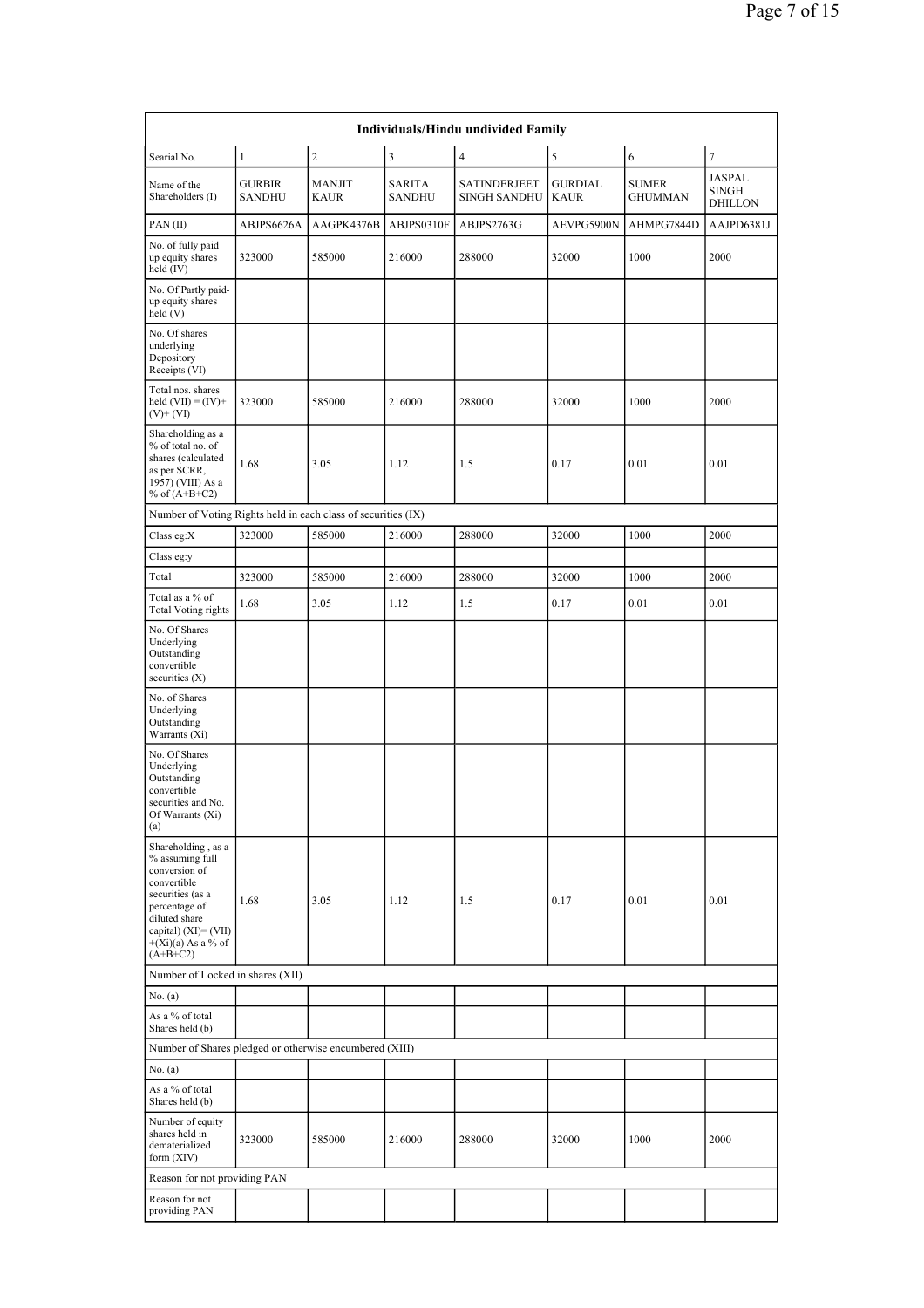|                                                                                                                                                                                           | Individuals/Hindu undivided Family                            |                                |                        |                                                   |                                               |                                       |  |  |  |  |  |
|-------------------------------------------------------------------------------------------------------------------------------------------------------------------------------------------|---------------------------------------------------------------|--------------------------------|------------------------|---------------------------------------------------|-----------------------------------------------|---------------------------------------|--|--|--|--|--|
| Searial No.                                                                                                                                                                               | 8                                                             | 9                              | 10                     | 11                                                | 12                                            | 13                                    |  |  |  |  |  |
| Name of the<br>Shareholders (I)                                                                                                                                                           | DEVINDERJEET<br><b>SINGH SANDHU</b>                           | <b>SHANA</b><br><b>GHUMMAN</b> | ANGAD<br><b>SANDHU</b> | <b>NARINDER</b><br><b>SINGH</b><br><b>GHUMMAN</b> | TEJINDERJEET<br><b>KAUR</b><br><b>GHUMMAN</b> | ЛT<br><b>MOHINDAR</b><br><b>SINGH</b> |  |  |  |  |  |
| PAN(II)                                                                                                                                                                                   | ABJPS2761E                                                    | AGGPG1329Q                     | AVJPS6029H             | AAAPG0769L                                        | ABJPG6987C                                    | AHOPS1196G                            |  |  |  |  |  |
| No. of fully paid<br>up equity shares<br>held $(IV)$                                                                                                                                      | 101000                                                        | 12000                          | 152000                 | 1465000                                           | 296000                                        | 6000                                  |  |  |  |  |  |
| No. Of Partly paid-<br>up equity shares<br>held(V)                                                                                                                                        |                                                               |                                |                        |                                                   |                                               |                                       |  |  |  |  |  |
| No. Of shares<br>underlying<br>Depository<br>Receipts (VI)                                                                                                                                |                                                               |                                |                        |                                                   |                                               |                                       |  |  |  |  |  |
| Total nos. shares<br>held $(VII) = (IV) +$<br>$(V)$ + $(VI)$                                                                                                                              | 101000                                                        | 12000                          | 152000                 | 1465000                                           | 296000                                        | 6000                                  |  |  |  |  |  |
| Shareholding as a<br>% of total no. of<br>shares (calculated<br>as per SCRR,<br>1957) (VIII) As a<br>% of $(A+B+C2)$                                                                      | 0.53                                                          | 0.06                           | 0.79                   | 7.63                                              | 1.54                                          | 0.03                                  |  |  |  |  |  |
|                                                                                                                                                                                           | Number of Voting Rights held in each class of securities (IX) |                                |                        |                                                   |                                               |                                       |  |  |  |  |  |
| Class eg: $X$                                                                                                                                                                             | 101000                                                        | 12000                          | 152000                 | 1465000                                           | 296000                                        | 6000                                  |  |  |  |  |  |
| Class eg:y                                                                                                                                                                                |                                                               |                                |                        |                                                   |                                               |                                       |  |  |  |  |  |
| Total<br>Total as a % of                                                                                                                                                                  | 101000                                                        | 12000                          | 152000                 | 1465000                                           | 296000                                        | 6000                                  |  |  |  |  |  |
| <b>Total Voting rights</b>                                                                                                                                                                | 0.53                                                          | 0.06                           | 0.79                   | 7.63                                              | 1.54                                          | 0.03                                  |  |  |  |  |  |
| No. Of Shares<br>Underlying<br>Outstanding<br>convertible<br>securities $(X)$                                                                                                             |                                                               |                                |                        |                                                   |                                               |                                       |  |  |  |  |  |
| No. of Shares<br>Underlying<br>Outstanding<br>Warrants (Xi)                                                                                                                               |                                                               |                                |                        |                                                   |                                               |                                       |  |  |  |  |  |
| No. Of Shares<br>Underlying<br>Outstanding<br>convertible<br>securities and No.<br>Of Warrants $(Xi)$<br>(a)                                                                              |                                                               |                                |                        |                                                   |                                               |                                       |  |  |  |  |  |
| Shareholding, as a<br>% assuming full<br>conversion of<br>convertible<br>securities (as a<br>percentage of<br>diluted share<br>capital) (XI)= (VII)<br>$+(Xi)(a)$ As a % of<br>$(A+B+C2)$ | 0.53                                                          | 0.06                           | 0.79                   | 7.63                                              | 1.54                                          | 0.03                                  |  |  |  |  |  |
| Number of Locked in shares (XII)                                                                                                                                                          |                                                               |                                |                        |                                                   |                                               |                                       |  |  |  |  |  |
| No. $(a)$                                                                                                                                                                                 |                                                               |                                |                        |                                                   |                                               |                                       |  |  |  |  |  |
| As a % of total<br>Shares held (b)                                                                                                                                                        |                                                               |                                |                        |                                                   |                                               |                                       |  |  |  |  |  |
|                                                                                                                                                                                           | Number of Shares pledged or otherwise encumbered (XIII)       |                                |                        |                                                   |                                               |                                       |  |  |  |  |  |
| No. $(a)$                                                                                                                                                                                 |                                                               |                                |                        |                                                   |                                               |                                       |  |  |  |  |  |
| As a % of total<br>Shares held (b)                                                                                                                                                        |                                                               |                                |                        |                                                   |                                               |                                       |  |  |  |  |  |
| Number of equity<br>shares held in<br>dematerialized<br>form (XIV)                                                                                                                        | 101000                                                        | 12000                          | 152000                 | 1465000                                           | 296000                                        | 6000                                  |  |  |  |  |  |
| Reason for not providing PAN                                                                                                                                                              |                                                               |                                |                        |                                                   |                                               |                                       |  |  |  |  |  |
| Reason for not<br>providing PAN                                                                                                                                                           |                                                               |                                |                        |                                                   |                                               |                                       |  |  |  |  |  |
|                                                                                                                                                                                           |                                                               |                                |                        |                                                   |                                               |                                       |  |  |  |  |  |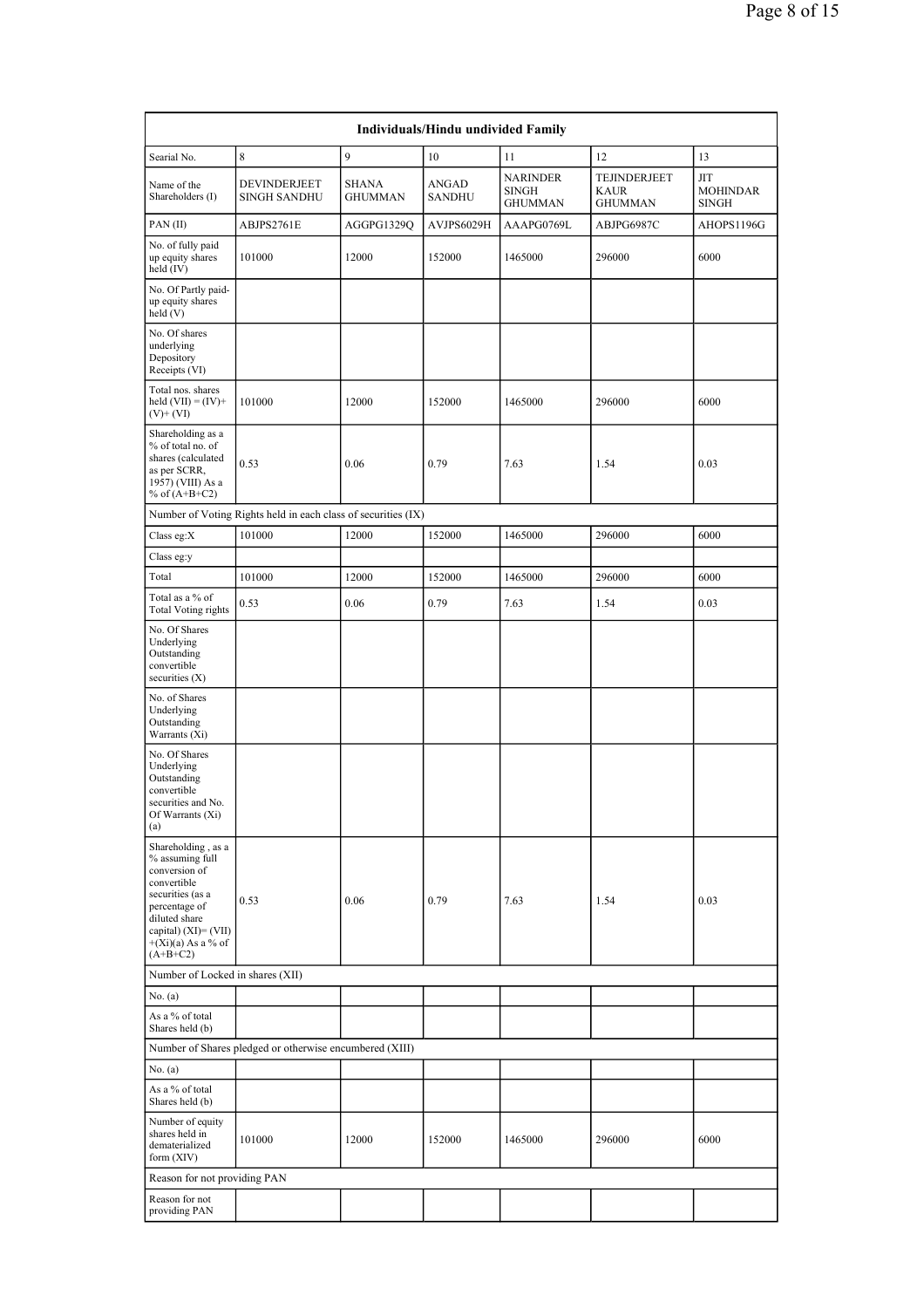|                                                                                                                                                                                           | Individuals/Hindu undivided Family                            |
|-------------------------------------------------------------------------------------------------------------------------------------------------------------------------------------------|---------------------------------------------------------------|
| Searial No.                                                                                                                                                                               |                                                               |
| Name of the<br>Shareholders (I)                                                                                                                                                           | Click here to go back                                         |
| PAN(II)                                                                                                                                                                                   | Total                                                         |
| No. of fully paid<br>up equity shares<br>held (IV)                                                                                                                                        | 3479000                                                       |
| No. Of Partly paid-<br>up equity shares<br>held (V)                                                                                                                                       |                                                               |
| No. Of shares<br>underlying<br>Depository<br>Receipts (VI)                                                                                                                                |                                                               |
| Total nos. shares<br>held $(VII) = (IV) +$<br>$(V)$ + $(VI)$                                                                                                                              | 3479000                                                       |
| Shareholding as a<br>% of total no. of<br>shares (calculated<br>as per SCRR,<br>1957) (VIII) As a<br>% of $(A+B+C2)$                                                                      | 18.12                                                         |
|                                                                                                                                                                                           | Number of Voting Rights held in each class of securities (IX) |
| Class eg: $X$                                                                                                                                                                             | 3479000                                                       |
| Class eg:y                                                                                                                                                                                |                                                               |
| Total                                                                                                                                                                                     | 3479000                                                       |
| Total as a % of<br><b>Total Voting rights</b>                                                                                                                                             | 18.12                                                         |
| No. Of Shares<br>Underlying<br>Outstanding<br>convertible<br>securities $(X)$                                                                                                             |                                                               |
| No. of Shares<br>Underlying<br>Outstanding<br>Warrants (Xi)                                                                                                                               |                                                               |
| No. Of Shares<br>Underlying<br>Outstanding<br>convertible<br>securities and No.<br>Of Warrants (Xi)<br>(a)                                                                                |                                                               |
| Shareholding, as a<br>% assuming full<br>conversion of<br>convertible<br>securities (as a<br>percentage of<br>diluted share<br>capital) (XI)= (VII)<br>$+(Xi)(a)$ As a % of<br>$(A+B+C2)$ | 18.12                                                         |
| Number of Locked in shares (XII)                                                                                                                                                          |                                                               |
| No. (a)                                                                                                                                                                                   |                                                               |
| As a $\%$ of total<br>Shares held (b)                                                                                                                                                     |                                                               |
|                                                                                                                                                                                           | Number of Shares pledged or otherwise encumbered (XIII)       |
| No. (a)<br>As a % of total                                                                                                                                                                |                                                               |
| Shares held (b)<br>Number of equity<br>shares held in<br>dematerialized<br>form (XIV)                                                                                                     | 3479000                                                       |
| Reason for not providing PAN                                                                                                                                                              |                                                               |
| Reason for not<br>providing PAN                                                                                                                                                           |                                                               |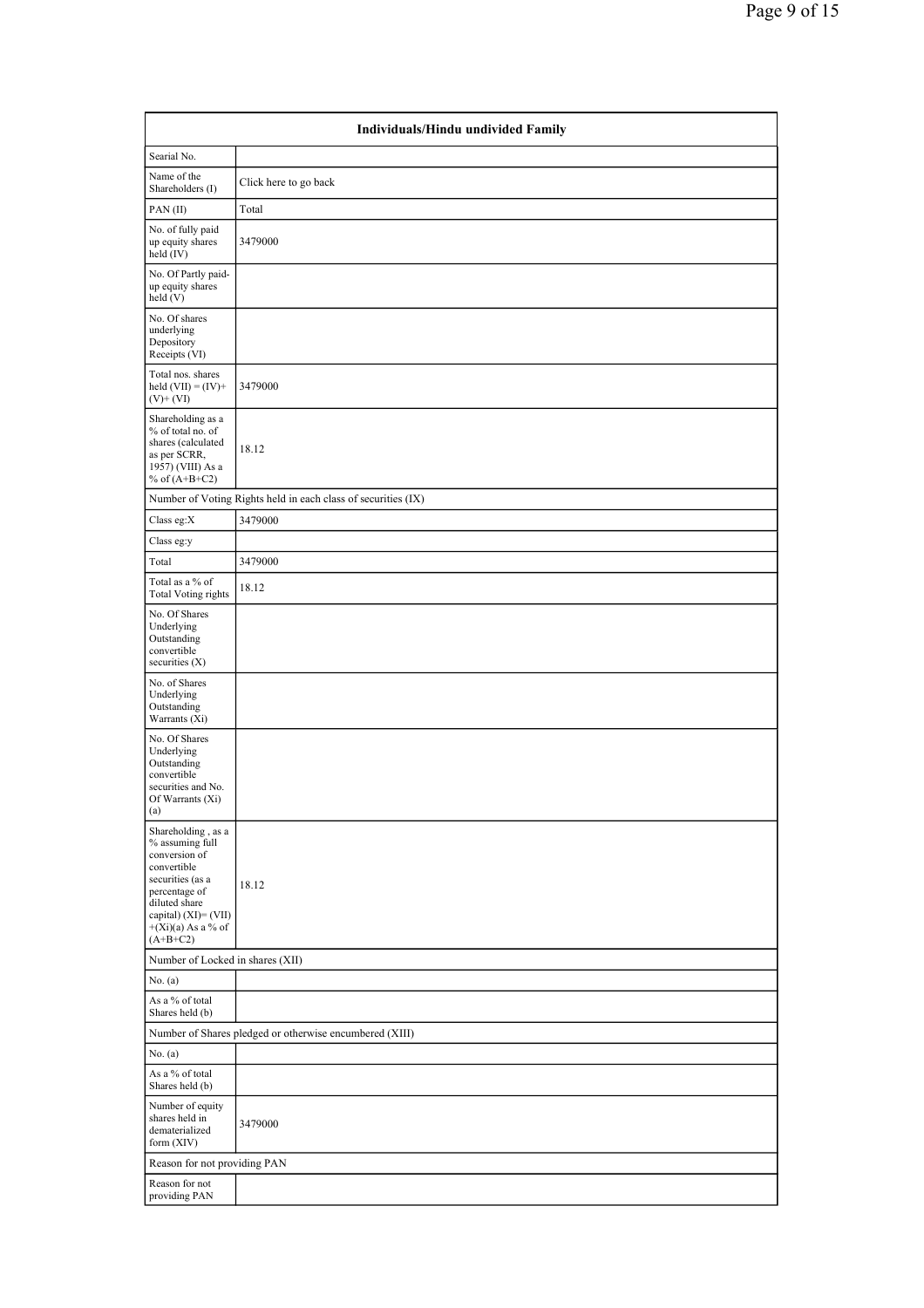| Any Other (specify)                                                                                                                                                                   |                                                                  |                                                                |                                           |                                      |                                                             |                                                              |  |  |  |  |
|---------------------------------------------------------------------------------------------------------------------------------------------------------------------------------------|------------------------------------------------------------------|----------------------------------------------------------------|-------------------------------------------|--------------------------------------|-------------------------------------------------------------|--------------------------------------------------------------|--|--|--|--|
| Searial No.                                                                                                                                                                           | $\mathbf{1}$                                                     | $\overline{c}$                                                 | 3                                         | $\overline{4}$                       | 5                                                           | 6                                                            |  |  |  |  |
| Category                                                                                                                                                                              | <b>Bodies Corporate</b>                                          | <b>Bodies Corporate</b>                                        | <b>Bodies</b><br>Corporate                | <b>Bodies</b><br>Corporate           | <b>Bodies Corporate</b>                                     | <b>Bodies Corporate</b>                                      |  |  |  |  |
| Name of the<br>Shareholders (I)                                                                                                                                                       | <b>ULTRA</b><br><b>PORTFOLIO</b><br>MANAGEMENT<br><b>PVT LTD</b> | <b>AMAR</b><br><b>ENGINEERING</b><br><b>COMPANY PVT</b><br>LTD | ANGAD<br><b>ESTATES PVT</b><br><b>LTD</b> | <b>TSL</b><br><b>HOLDINGS</b><br>LTD | O D FINANCE<br><b>AND</b><br><b>INVESTMENT</b><br>$(P)$ LTD | <b>B S SANDHU</b><br>AND<br><b>ASSOCIATES</b><br>PRIVATE LTD |  |  |  |  |
| PAN(II)                                                                                                                                                                               | AAACU0117D                                                       | AAACA0214F                                                     | AAACA8041Q                                | AAACT3448E                           | AAACO0299G                                                  | AABCB8936E                                                   |  |  |  |  |
| No. of the<br>Shareholders (I)                                                                                                                                                        | 1                                                                | $\mathbf{1}$                                                   | $\mathbf{1}$                              | 1                                    | $\mathbf{1}$                                                | 1                                                            |  |  |  |  |
| No. of fully paid<br>up equity shares<br>held (IV)                                                                                                                                    | 978590                                                           | 707155                                                         | 1655000                                   | 2790200                              | 1986989                                                     | 285200                                                       |  |  |  |  |
| No. Of Partly paid-<br>up equity shares<br>held(V)                                                                                                                                    |                                                                  |                                                                |                                           |                                      |                                                             |                                                              |  |  |  |  |
| No. Of shares<br>underlying<br>Depository<br>Receipts (VI)                                                                                                                            |                                                                  |                                                                |                                           |                                      |                                                             |                                                              |  |  |  |  |
| Total nos. shares<br>held $(VII) = (IV) +$<br>$(V)$ + $(VI)$                                                                                                                          | 978590                                                           | 707155                                                         | 1655000                                   | 2790200                              | 1986989                                                     | 285200                                                       |  |  |  |  |
| Shareholding as a<br>% of total no. of<br>shares (calculated<br>as per SCRR,<br>1957) (VIII) As a<br>% of $(A+B+C2)$                                                                  | 5.1                                                              | 3.68                                                           | 8.62                                      | 14.53                                | 10.35                                                       | 1.49                                                         |  |  |  |  |
|                                                                                                                                                                                       | Number of Voting Rights held in each class of securities (IX)    |                                                                |                                           |                                      |                                                             |                                                              |  |  |  |  |
| Class eg: X                                                                                                                                                                           | 978590                                                           | 707155                                                         | 1655000                                   | 2790200                              | 1986989                                                     | 285200                                                       |  |  |  |  |
| Class eg:y                                                                                                                                                                            |                                                                  |                                                                |                                           |                                      |                                                             |                                                              |  |  |  |  |
| Total                                                                                                                                                                                 | 978590                                                           | 707155                                                         | 1655000                                   | 2790200                              | 1986989                                                     | 285200                                                       |  |  |  |  |
| Total as a % of<br><b>Total Voting rights</b>                                                                                                                                         | 5.1                                                              | 3.68                                                           | 8.62                                      | 14.53                                | 10.35                                                       | 1.49                                                         |  |  |  |  |
| No. Of Shares<br>Underlying<br>Outstanding<br>convertible<br>securities $(X)$                                                                                                         |                                                                  |                                                                |                                           |                                      |                                                             |                                                              |  |  |  |  |
| No. of Shares<br>Underlying<br>Outstanding<br>Warrants (Xi)                                                                                                                           |                                                                  |                                                                |                                           |                                      |                                                             |                                                              |  |  |  |  |
| No. Of Shares<br>Underlying<br>Outstanding<br>convertible<br>securities and No.<br>Of Warrants (Xi)<br>(a)                                                                            |                                                                  |                                                                |                                           |                                      |                                                             |                                                              |  |  |  |  |
| Shareholding, as a<br>% assuming full<br>conversion of<br>convertible<br>securities (as a<br>percentage of<br>diluted share<br>capital) (XI)= (VII)<br>$+(X)$ As a % of<br>$(A+B+C2)$ | 5.1                                                              | 3.68                                                           | 8.62                                      | 14.53                                | 10.35                                                       | 1.49                                                         |  |  |  |  |
| Number of Locked in shares (XII)                                                                                                                                                      |                                                                  |                                                                |                                           |                                      |                                                             |                                                              |  |  |  |  |
| No. (a)                                                                                                                                                                               |                                                                  |                                                                |                                           |                                      |                                                             |                                                              |  |  |  |  |
| As a % of total<br>Shares held (b)                                                                                                                                                    |                                                                  |                                                                |                                           |                                      |                                                             |                                                              |  |  |  |  |
|                                                                                                                                                                                       | Number of Shares pledged or otherwise encumbered (XIII)          |                                                                |                                           |                                      |                                                             |                                                              |  |  |  |  |
| No. (a)                                                                                                                                                                               |                                                                  |                                                                |                                           |                                      |                                                             |                                                              |  |  |  |  |
| As a % of total<br>Shares held (b)                                                                                                                                                    |                                                                  |                                                                |                                           |                                      |                                                             |                                                              |  |  |  |  |
|                                                                                                                                                                                       | 978590                                                           | 707155                                                         | 1655000                                   | 2790200                              | 1986989                                                     | 285200                                                       |  |  |  |  |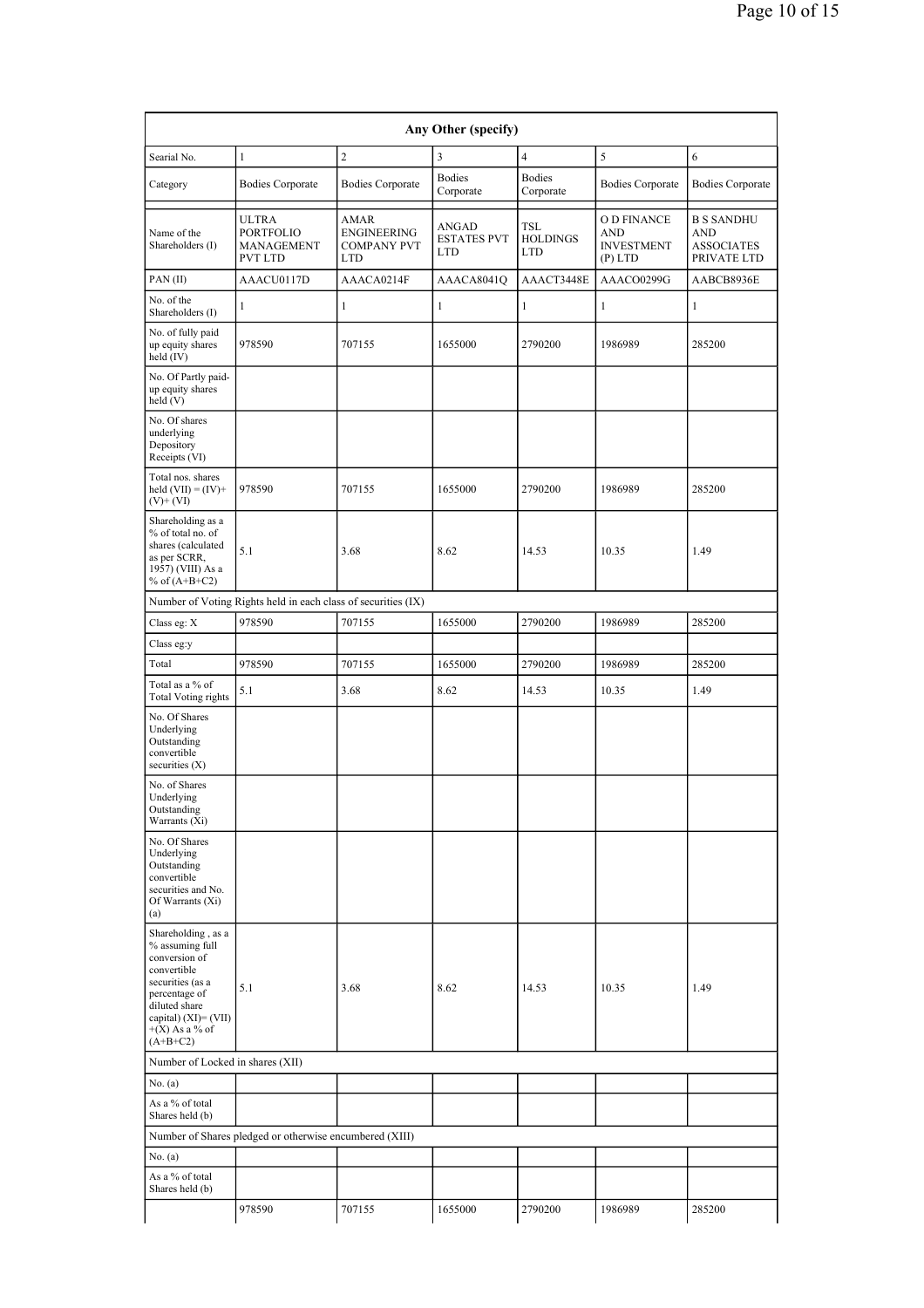| Number of equity<br>shares held in<br>dematerialized<br>form $(XIV)$ |  |  |  |
|----------------------------------------------------------------------|--|--|--|
| Reason for not<br>providing PAN                                      |  |  |  |